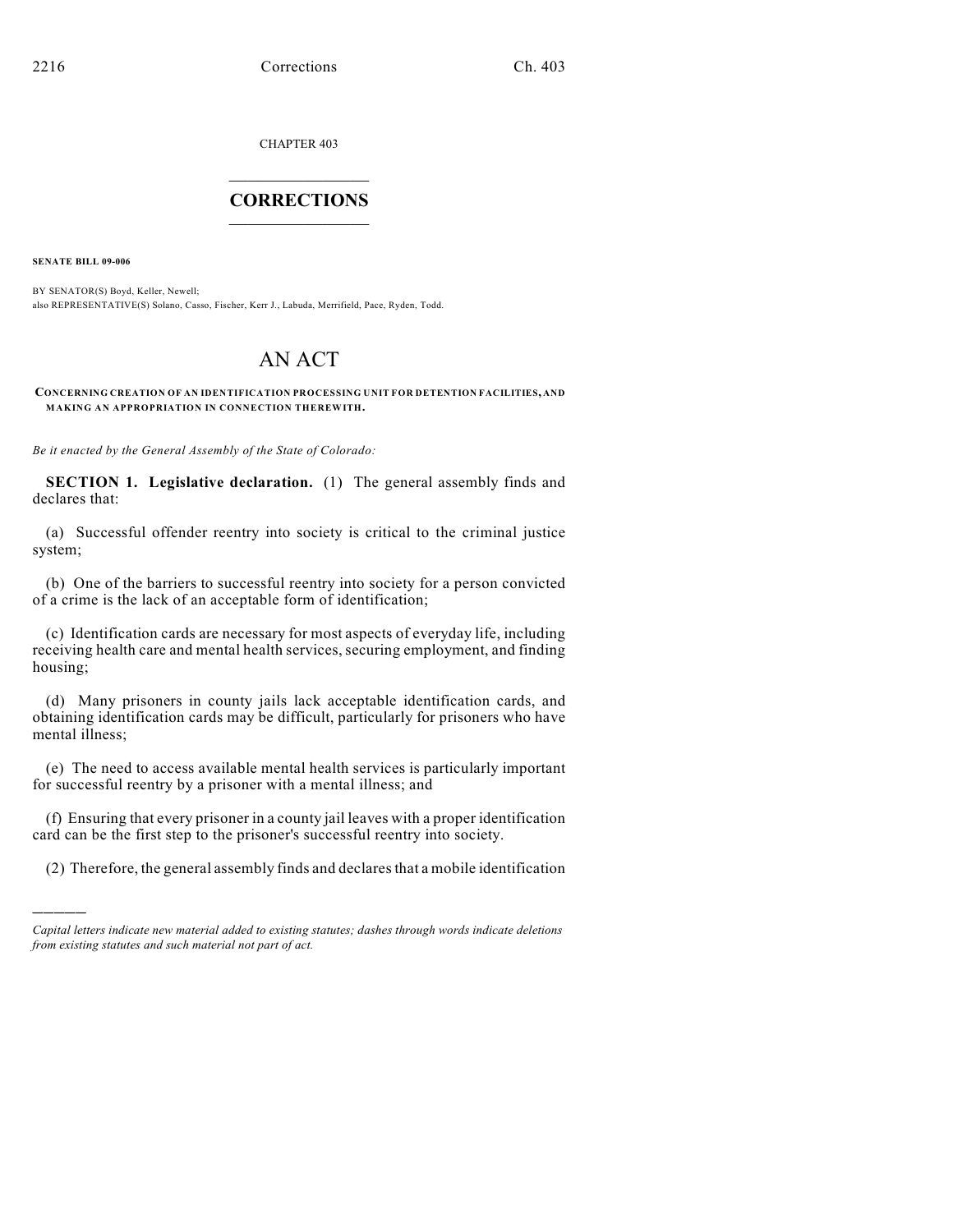processing unit that can travel to metropolitan-area county jails to process identification cards for prisoners is an appropriate first phase in providing identification cards to prisoners in the state.

**SECTION 2.** Part 3 of article 2 of title 42, Colorado Revised Statutes, is amended BY THE ADDITION OF THE FOLLOWING NEW SECTIONS to read:

**42-2-311. County jail identification processing unit - report - repeal.** (1) (a) THERE IS HEREBY CREATED THE COUNTY JAIL IDENTIFICATION PROCESSING UNIT, REFERRED TO IN THIS SECTION AS THE "UNIT", IN THE DIVISION THAT ISSUES DRIVERS' LICENSES WITHIN THE DEPARTMENT.

(b) THE UNIT SHALL CONSIST OF A MOBILE IDENTIFICATION PROCESSING VEHICLE STAFFED BY THE DEPARTMENT. THE UNIT SHALL TRAVEL TO THE COUNTY JAILS IN ADAMS, ARAPAHOE, BOULDER, DOUGLAS, AND JEFFERSON COUNTIES, THE CITY AND COUNTY OF DENVER, AND THE CITY AND COUNTY OF BROOMFIELD ON A REGULAR BASIS TO PROCESS IDENTIFICATION CARDS FOR EACH PRISONER WHO IS A LEGAL RESIDENT OF THIS STATE AND WHO DOES NOT POSSESS AN IDENTIFICATION CARD ISSUED PURSUANT TO THIS PART 3 OR A DRIVER'S LICENSE ISSUED PURSUANT TO PART 1 OF THIS ARTICLE. EACH PRISONER SHALL BEAR THE COST OF THE IDENTIFICATION CARD; EXCEPT THAT A COUNTY OR JAIL MAY CHOOSE TO BEAR THE COST OF THE IDENTIFICATION CARD. THE UNIT SHALL, UPON THE PRISONER MEETING ALL OF THE REQUIREMENTS FOR OBTAINING AN IDENTIFICATION CARD, PROCESS AN IDENTIFICATION CARD FOR EACH PRISONER WHO IS SCHEDULED TO BE RELEASED PRIOR TO THE UNIT'S SCHEDULED RETURN DATE TO THAT COUNTY JAIL. THE UNIT SHALL GIVE PRIORITY TO A PRISONER WHO HAS A MEDICALLY DOCUMENTED MENTAL ILLNESS.

(c) THE DEPARTMENT PERSONNEL ARE AUTHORIZED TO WORK WITH COUNTY JAIL PERSONNEL AND VOLUNTEERS TO ASSIST PRISONERS IN THE PROCESS OF OBTAINING THE IDENTIFICATION CARDS. COUNTY JAIL PERSONNEL MAY ASSIST A PRISONER WITH OBTAINING THE NECESSARY DOCUMENTATION FOR THE IDENTIFICATION CARD.

(d) THE DEPARTMENT SHALL DEVELOP A SCHEDULE WITH THE SHERIFF OF EACH OF THE COUNTIES PURSUANT TO WHICH THE UNIT WILL VISIT EACH OF THE PARTICIPATING COUNTY JAILS. THE UNIT SHALL VISIT THE PARTICIPATING COUNTY JAILS SPECIFIED IN PARAGRAPH (b) OF THIS SUBSECTION (1). AFTER ESTABLISHING THE SCHEDULE FOR VISITING THE COUNTIES SPECIFIED IN PARAGRAPH (b) OF THIS SUBSECTION (1), THE DEPARTMENT SHALL DETERMINE WHETHER IT HAS THE RESOURCES TO EXPAND THE NUMBER OF COUNTY JAILS OR OTHER FACILITIES THAT THE UNIT MAY SERVE, WHICH FACILITIES MAY INCLUDE, BUT NEED NOT BE LIMITED TO, CORRECTIONAL FACILITIES, YOUTH DETENTION FACILITIES, AND MENTAL HEALTH INSTITUTIONS.

(2) BEGINNING JULY 1, 2011, AND BY JULY 1 EACH YEAR THEREAFTER, THE DEPARTMENT SHALL SUBMIT A REPORT REGARDING THE UNIT TO THE JUDICIARY COMMITTEES OF THE HOUSE OF REPRESENTATIVES AND THE SENATE, OR ANY SUCCESSOR COMMITTEES. THE REPORT SHALL INCLUDE, BUT NEED NOT BE LIMITED TO:

(a) THE NUMBER OF IDENTIFICATION CARDS ISSUED BY THE UNIT;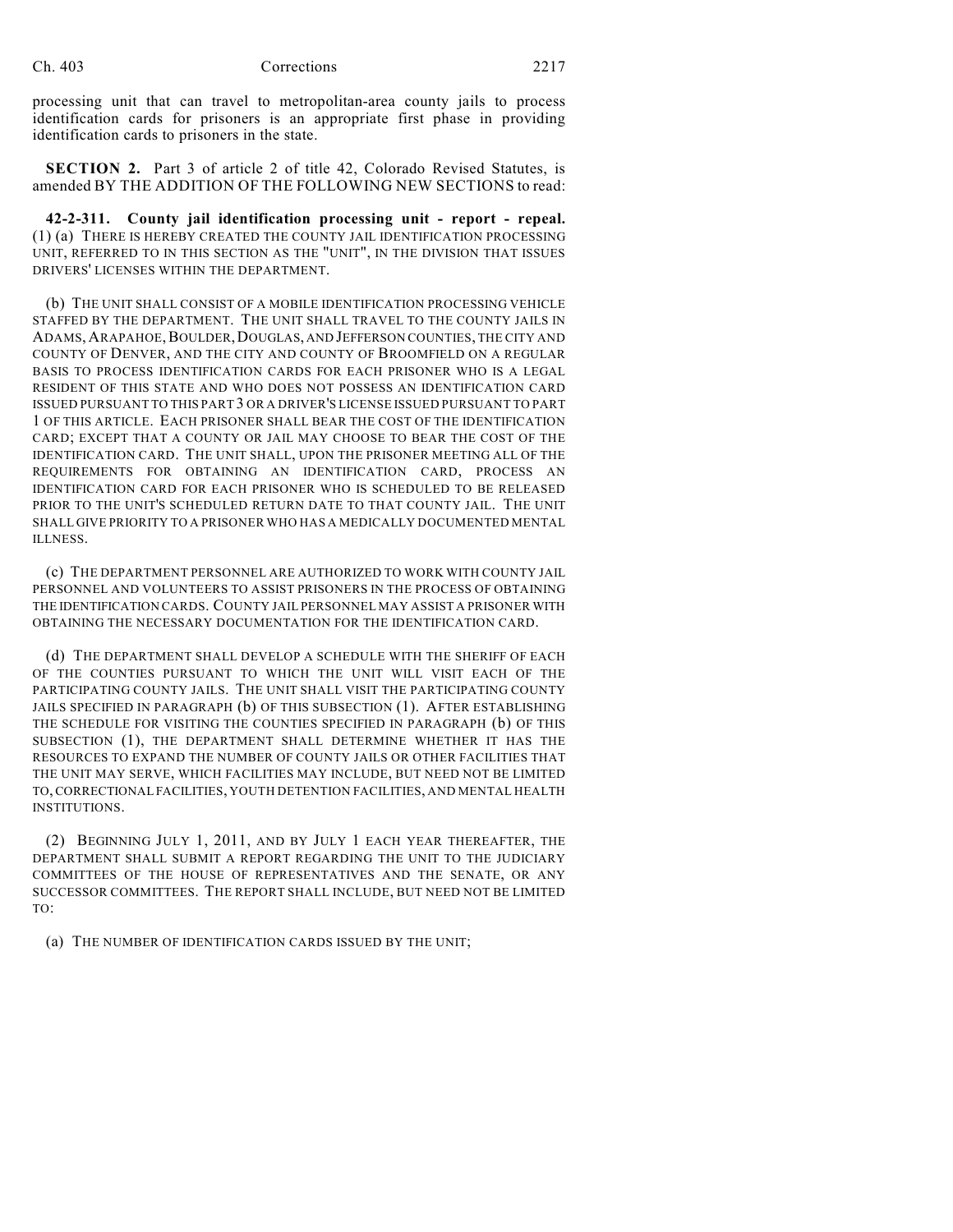(b) THE NUMBER OF IDENTIFICATION CARD REQUESTS DENIED BY THE UNIT AND THE REASONS FOR THE DENIALS;

(c) THE LEVEL OF IN-KIND CONTRIBUTIONS MADE BY THE PARTICIPATING COUNTIES;

(d) THE SUCCESSES THE UNIT ACHIEVED AND THE CHALLENGES FACED BY THE UNIT; AND

(e) AN ACCOUNT OF THE COSTS AND EMPLOYEE TIME ASSOCIATED WITH THE OPERATION OF THE UNIT FOR:

(I) THE UNIT;

(II) THE PARTICIPATING COUNTIES SPECIFIED IN PARAGRAPH (b) OF SUBSECTION (1) OF THIS SECTION; AND

(III) THE RESPECTIVE SHERIFF'S DEPARTMENTS.

(3) (a) THE PROVISIONS OF THIS SECTION SHALL ONLY TAKE EFFECT IF BY JUNE 15, 2012, THE DEPARTMENT OF REVENUE RECEIVES AN AMOUNT THROUGH GIFTS, GRANTS, AND DONATIONS THAT IS EQUAL TO OR GREATER THAN THE FINAL FISCAL ESTIMATE FOR SENATE BILL 09-006, AS ENACTED AT THE FIRST REGULAR SESSION OF THE SIXTY-SEVENTH GENERAL ASSEMBLY, TO COVER THE ESTIMATED COSTS OF IMPLEMENTING THIS SECTION. ANY GIFTS, GRANTS, OR DONATIONS RECEIVED BY THE STATE DEPARTMENT PURSUANT TO THIS SUBSECTION (3) SHALL BE DEPOSITED INTO THE COUNTY JAIL IDENTIFICATION PROCESSING UNIT FUND CREATED PURSUANT TO SECTION 42-2-312.

(b) ON OR BEFORE JUNE 30, 2012, THE EXECUTIVE DIRECTOR SHALL FILE A WRITTEN NOTICE WITH THE REVISOR OF STATUTES INDICATING THAT THE ESTIMATED AMOUNT OF MONEYS WAS RECEIVED PURSUANT TO PARAGRAPH (a) OF THIS SUBSECTION (3). IF THE NOTICE IS NOT RECEIVED BY THE REVISOR OF STATUTES BY JUNE 30, 2012, THIS SECTION IS REPEALED, EFFECTIVE JULY 1, 2012. IF THE NOTICE IS RECEIVED BY THE REVISOR OF STATUTES BY JUNE 30, 2012, THIS PARAGRAPH (b) IS REPEALED, EFFECTIVE JULY 1, 2012.

**42-2-312. County jail identification processing unit fund.** THE DEPARTMENT OF REVENUE IS AUTHORIZED TO ACCEPT GIFTS, GRANTS, OR DONATIONS FROM PRIVATE OR PUBLIC SOURCES FOR THE PURPOSES OF IMPLEMENTING SECTION 42-2-311; EXCEPT THAT NO GIFT, GRANT, OR DONATION MAY BE ACCEPTED BY THE STATE TREASURER IF IT IS SUBJECT TO CONDITIONS THAT ARE INCONSISTENT WITH THIS ARTICLE OR ANY OTHER LAW OF THE STATE. ALL MONEYS COLLECTED PURSUANT TO THIS SECTION SHALL BE TRANSMITTED TO THE STATE TREASURER, WHO SHALL CREDIT THE SAME TO THE COUNTY JAIL IDENTIFICATION PROCESSING UNIT FUND, WHICH FUND IS HEREBY CREATED AND REFERRED TO IN THIS SECTION AS THE "FUND". THE MONEYS IN THE FUND SHALL BE SUBJECT TO ANNUAL APPROPRIATION BY THE GENERAL ASSEMBLY FOR THE DIRECT AND INDIRECT COSTS ASSOCIATED WITH THE IMPLEMENTATION OF SECTION 42-2-311. ANY MONEYS IN THE FUND NOT EXPENDED FOR THE PURPOSE OF THIS SECTION MAY BE INVESTED BY THE STATE TREASURER AS PROVIDED BY LAW. ALL INTEREST AND INCOME DERIVED FROM THE